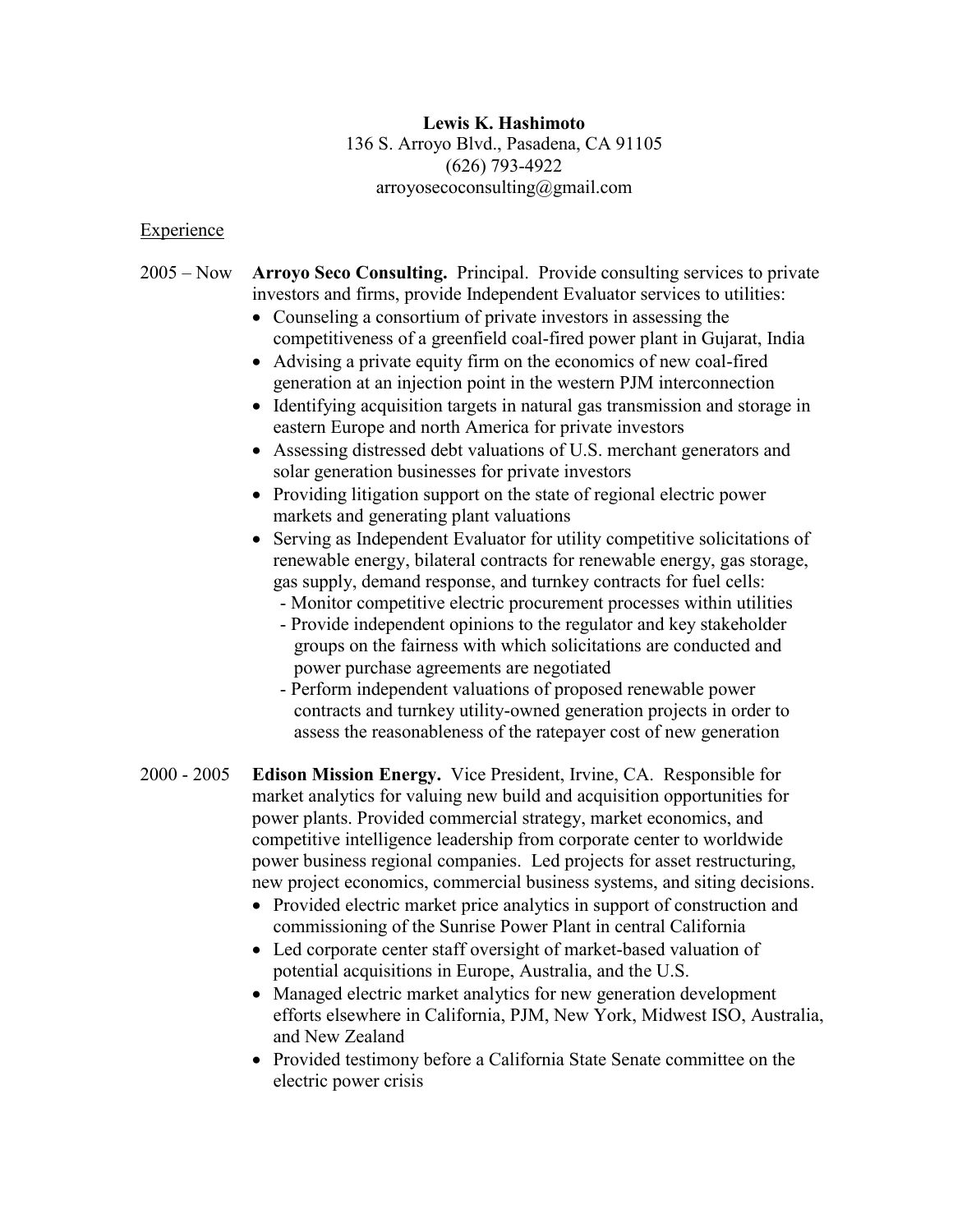- 1996 2000 **Edison International.** Director of Business Development, Rosemead, CA. #2 corporate strategy officer, responsible for growth and diversification strategy, merger and acquisition strategy for a major diversified energy company. Led market analytics team in valuation of multi-billion-dollar purchases of merchant power. Led strategy projects for growth initiatives including a venture capital consortium, unregulated electricity retailing, energy services, and strategic alliances. Managed a comprehensive review of business-unit strategy for a utility serving 4.2 million customers. Responsibilities included:
	- Led a team to provide proprietary long-term price outlooks for electric power in the PJM interconnect and New York ISO in order to value successful acquisitions of coal-fired generation
	- Managed the effort to build and staff a market monitoring and analysis group within Southern California Edison
	- Served on corporate risk management committee overseeing power contracting and hedging activities in utility and non-utility subsidiaries
	- Provided analytic support for corporate merger and acquisition projects in the western and southern U.S.
	- Oversaw development of diversification strategies in non-utility sectors
	- Managed venture funding process for growth opportunities, including energy storage (hydroelectric, flywheel) proposals
- 1985 1996 **McKinsey and Company, Inc.** Senior energy practice consultant, Los Angeles, CA. Assisted senior managements of leading companies to transform their organizations and improve performance and profitability. Managed teams of client managers to diagnose problems/opportunities, plan improvements, build skills, and implement change. Led major strategy and change efforts in Fortune 100 companies, including
	- Advising senior managements of electric utilities on business strategy, operations improvement, and organization change. Led plant-level cost and performance improvement efforts in hydroelectric, gas-fired, coalfired generation resulting in tens of millions of dollars of annual savings.
	- Developing market bidding strategies and bidding tools for energy and ancillary services markets in the U.K.
	- Managing projects to evaluate mergers and acquisitions in the electric and natural gas utility, financial services, computer software, and telecommunications industries
	- Leading post-merger integration efforts in the aerospace industry
	- Developing business-unit strategies for consumer products companies, computer manufacturers, retail banks and savings & loans associations, health insurers and multi-hospital chains
	- Advising clients on strategies to prepare for electric power deregulation in Australia and Ireland; advising the Australian electric supply industry reform unit about likely outcomes for wholesale deregulation of the power generation sector.